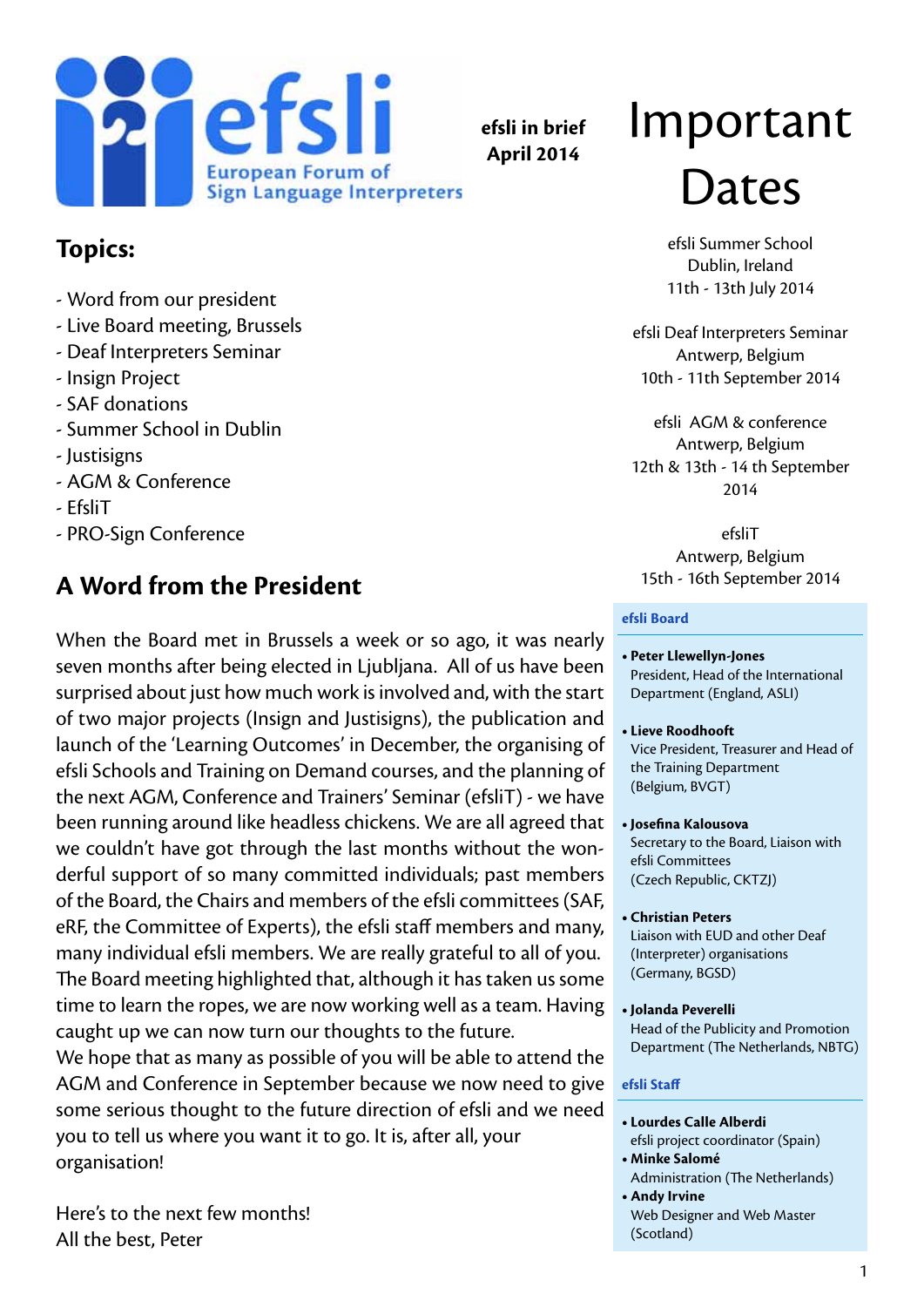# **Live Board meeting in Brussels, 26 – 27 April**

The five members of efsli Board together with Lourdes and Minke spent the last weekend in April in Brussels at a live meeting, only the second one since the AGM which elected this new Board. The meeting was held at EUD office on Rue de la Loi - Wetstraat 26/15 and we are very grateful to EUD for providing this space.

The weekend proved to be quite busy as we had a whole lot of topics to discuss. The first day was dedicated to different departments of efsli Board and reporting what has been happening since we last met in person in December. After hearing detailed reports about training, publicity and promotions and efsli's current financial situation, we discussed the various active committees efsli comprises as well as the newly established Deaf Interpreters' Network. We also saved time to discuss issues that our member association asked us to help with and proposals to further improve our work and cooperation with the members.

On Sunday we split into working groups to plan events (such as the upcoming efsli Summer School), projects (such as Insign), changes and developments (e. g. improving the efsli website), and many others

During the whole weekend we have come up with several interesting suggestions for the 2014 AGM in Antwerp and we hope all of you will participate in deciding about them!

# **Deaf Interpreters Seminar**

Call for Papers at the efsli working seminar for Deaf Interpreters and translators, 10th and 11th of September 2014 in Antwerp, Belgium

"Settings where Deaf Interpreters and Translators are Employed"

The aim of the seminar is to review and describe diverse settings (e.g. T.V., web-based translations, court, conferences, governmental agencies etc) in Europe, where Deaf interpreters and/or translators are engaged. It also aims to illustrate strategies of team interpreting.

Leaders at the seminar will be Dr. Robert Adam and Prof. Dr. Christian Rathmann

Submission guidelines:

Abstracts are invited for 15-minute presentations (plus 10 minutes for discussion). All presentations will be delivered in International Sign.

Abstracts must be videotaped in International Sign (max. 5 minutes) and be sent via Dropbox, Vimeo or YouTube to [christian.peters@efsli.org](mailto:christian.peters@efsli.org) with the following information:

- Title of the paper Name of author(s) Affiliation(s)
- Address(es)
- Email address(es)

# **Abstract submission deadline: May 31, 2014**

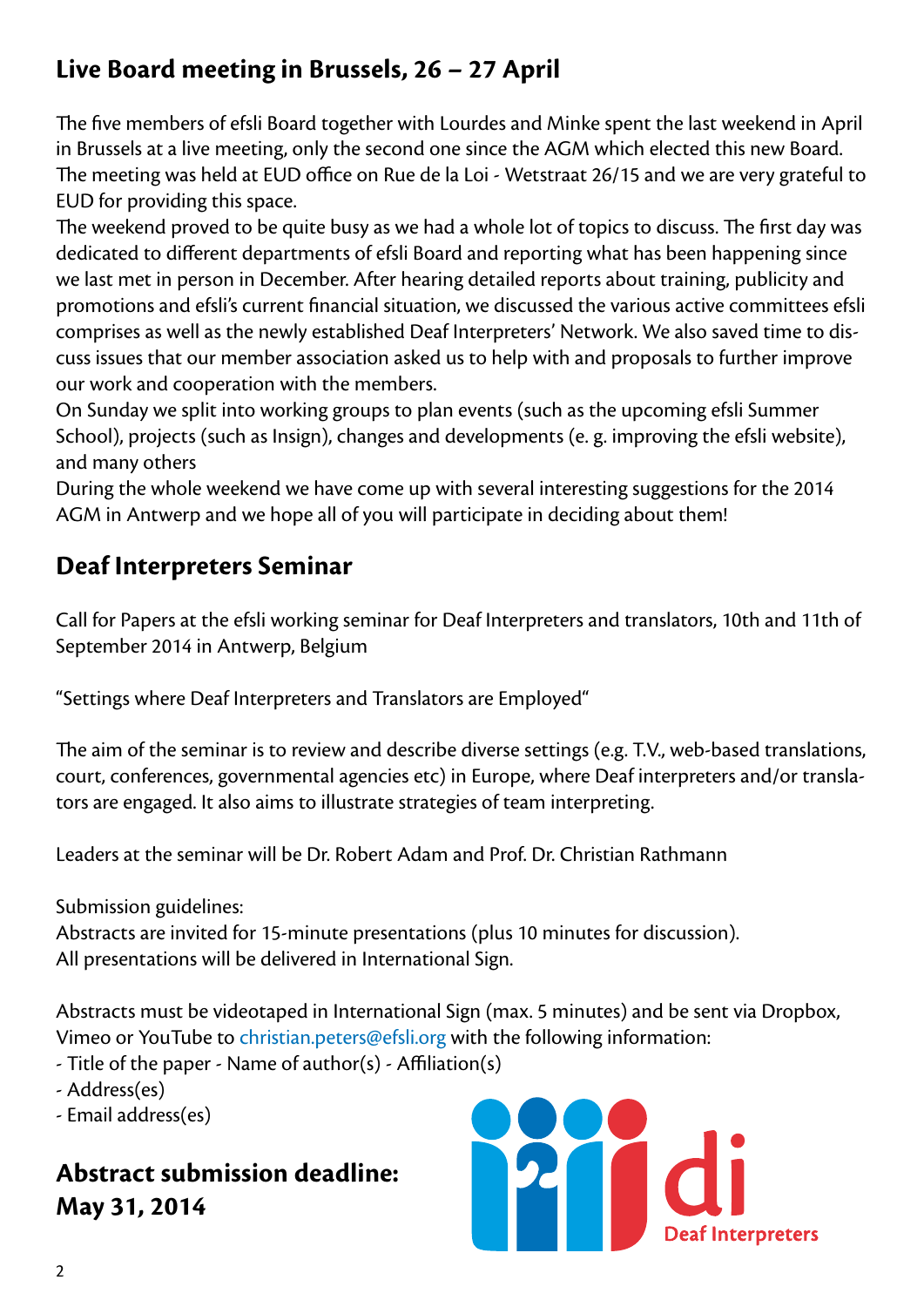

# **First pilot platform demonstration at the European Parliament**

Last 9th April 2014 the first demonstration of the Insign pilot platform took place at the European Parliament in Brussels (see previous efsli in brief´s and efsli Newsletter Spring edition 2014 for background information). Peter Llewellyn-Jones (efsli President) and Lourdes Calle (efsli project coordinator) attended on behalf of efsli.

During the event Access to the European institutions for deaf sign language users & hard of hearing citizens, hosted by MEPs Ádám Kósa and Werner Kuhn, speeches were delivered by representatives of several UE institutions and European NGOs, such as Olga Cosmidou (Director General, DG Interpretation and Conferences, European Parliament), Brian Fox (DG Interpreting, European Commission), Yannis Vardakastanis (President, European Disability Forum) and Humberto Insolera (Vice-president, European Union of the Deaf).

After the welcome speeches, a joint team of members of the European Commission's Academic Network of European Disability experts (ANED) and the European Union Agency for Fundamental Rights (FRA) made a presentation of the Indicators Project, in which they develop and populate indicators on the right to political participation of persons with disabilities. This was followed by the presentation of the EUD UNCRPD series first volume, Political Participation. Best practices collected in the book were presented by MEP Emer Costello and Joachim Denkinger (Deputy Secretary General of the Greens / EFA).

Finally, a demonstration of the Insign Platform was carried out live. Both Deaf and hard of hearing persons reached their MEP representatives using the pilot platform the Insign consortium has been working on during the last 3 months. The interpreters, based on a remote relay call centre in the UK, interpreted between different signed languages, including International Sign, and their respective spoken languages. For hard of hearing people the platform offer the service of respeakers, whose work let hard of hearing citizens communicate with their representatives receiving their responses in a written text form. It was a successful demonstration that provided the consortium with a lot of feedback from users (deaf, hard of hearing and hearing), interpreters and respeakers that will allow the Insign consortium to make some adjustments in order to provide an improved service. In addition, the information collected during both the training at London and the demonstration will be used by efsli when working on the design of a training course for interpreters and respeakers that will be first piloted and then delivered during the summer. Next platform demonstration will take place in September 2014.

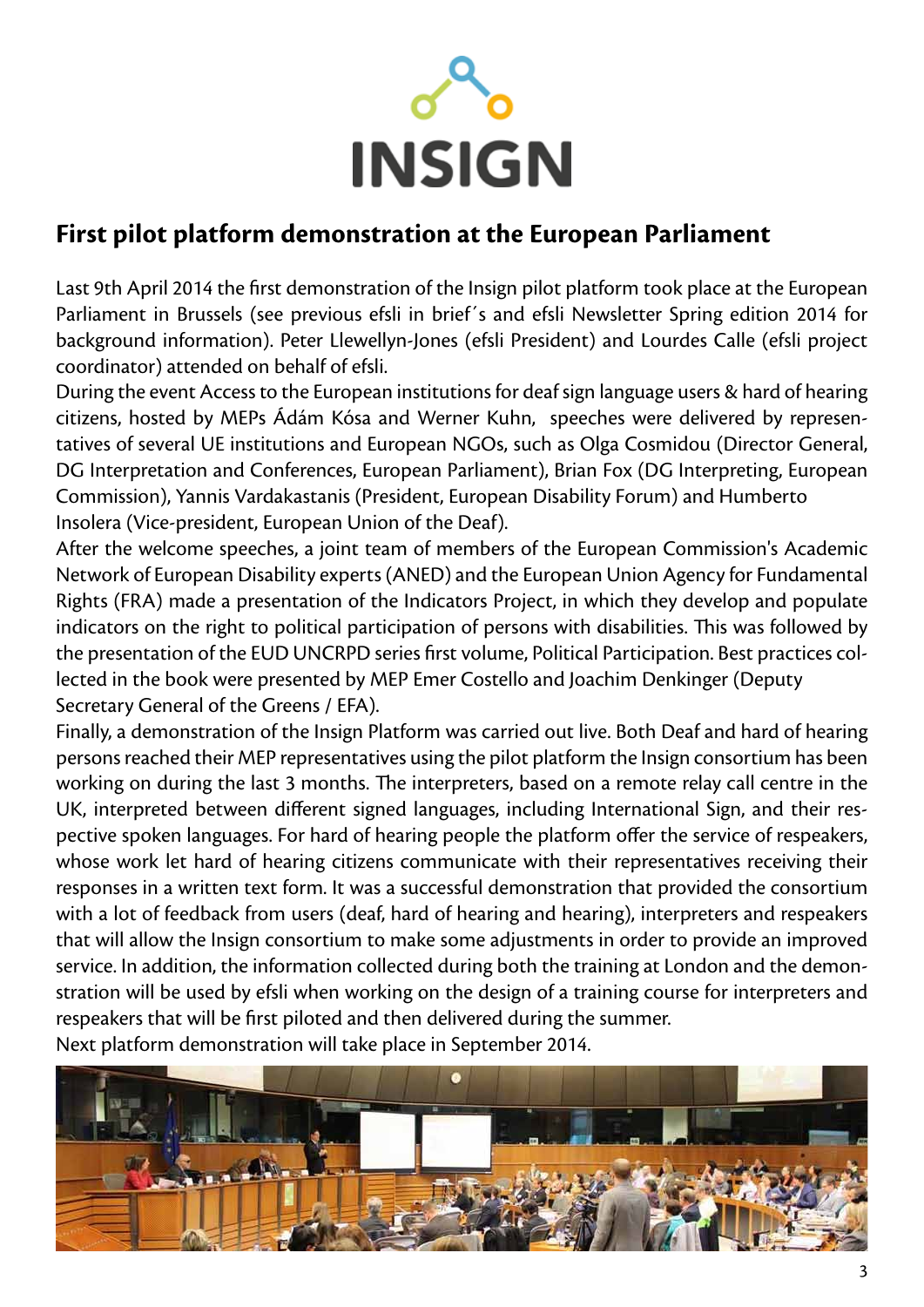# cial Attendance Fund

# **10 interpreters for 10 years help us make a dream come true**

A month ago, efsli Special Attendance Fund sent out an email to all efsli members seeking for your support. We turned to you because saf will be celebrating its 10th anniversary this year. Throughout the past 10 years, every year saf has been able to give several interpreters the opportunity to attend the efsli AGM and conference. This was made possible because of you and your incessant contributions to the fund.

*In order to commemorate these fantastic achievements and as a birthday present to the interpreters in Europe this year our goal is to be able to fund 10 saf applicants – to make it 10 interpreters for 10 years.*

When we wrote to you at the beginning of April, through association's contributions, individual donations and fundraising events we had managed to raise enough to cover the conference fee for two attendees. That was great already, but far away from our aim of 10 and so we asked for your help. The response to our emails was overwhelming! We received a number of very generous donations from all over Europe. Right now, we are in a position to support 7 fellow interpreters to attend the conference. So thank you very much again to everybody who has contributed to this!

Today we want to let you know that we are **only 3 persons short of our goal of 10** to be supported by saf. And we are still dreaming of making it 10 interpreters for 10 years... Wouldn't it be great if with a joint effort we would be able to make it in the end? So please help us to fulfil our dream and make the 10th saf anniversary a special one!

Warm regards Julia Cramer (coordinator of efsli saf)

For more information or if you would like to make a donation:<http://efsli.org/info-block/saf/> (paypal donation button, bank transfer also possible)

# **NOW available in the efsli SHOP**



<efsli.org/shop>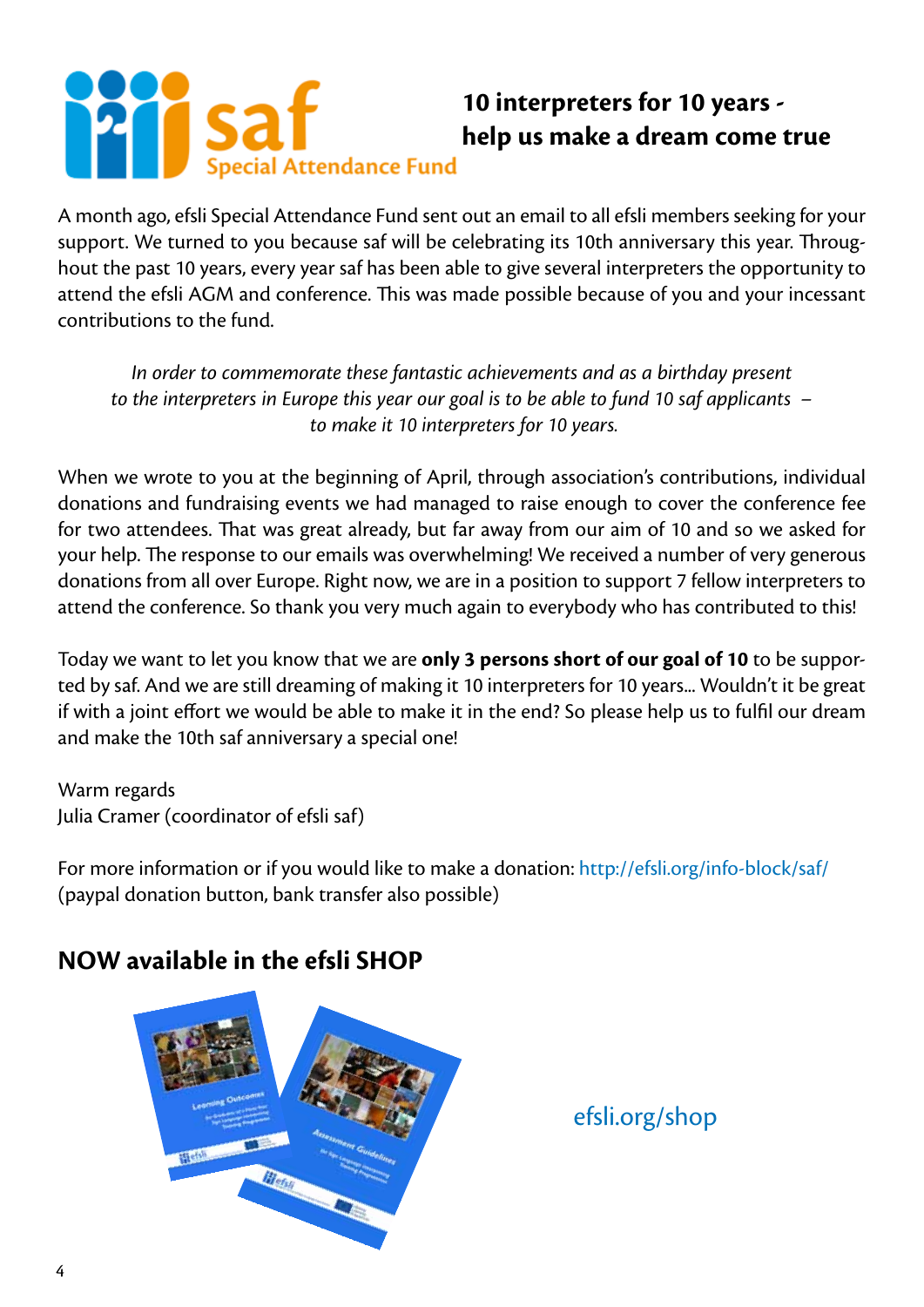# **Summer School**



At the end of April we've opened registration for the efsli Summerschool. This Summer School will be from Friday the 11th of july until Sunday the 13th of July 2014, in Dublin, Ireland

The topic of this Summer School will be: Team Interpreting

The topic stems from a lack of opportunity to team interpret on a regular basis. When it comes to teaming there can be a struggle to switch from a lone interpreter to being a team player. It is important to explore this with European colleagues, to share tips and develop strategies to ensure that team working is successful.

Bridge has begun to use Dean & Pollard's Demand-Control Schema (DC-S) as a mechanism for interpreters to reflect on their work and for use as a framework for determining interpreting outcomes in order to provide the best service possible to the Deaf and hearing communities we work amongst. But how can we ensure that, when the time arises to be part of an interpreting team, we can step up and be a supportive member of an interpreter team.

The deadline to submit **training applications is 7th May 2014**

[Call for trainers / Summer School 2014](http://efsli.org/efsliblu/wp-content/uploads/2014/04/Call-for-trainers-Bridge-Summer-school-2014-v2-2.pdf ) 

Registration as participant is possible untill the **7th of June 2014** 

<http://efsli.org/events/efsli-schools/coming/summer-school-2014/>

# **Justisigns**

As previously reported, efsli is one of the partners in the EU-funded project, 'Justisigns'. Over the next three years, along with the University of Leuven Faculty of Arts Antwerp; Heriot Watt University, Edinburgh; The Centre for Deaf Studies, Trinity College Dublin; Interkantonal Hochschule für Heilpâdagogic, Zurich; Interesource Group (Ireland) Limited (a project management company), and the European Association of Legal Interpreters and Translators (EULITA), we are working to develop training programmes aimed at legal professionals working with interpreters, sign language interpreters working in legal settings, and information for Deaf communities across Europe about their legal rights.

The following message is from Jemina Napier (Herriot Watt) and Tobias Haug (Interkantonal Hochschule für Heilpâdagogic, Zurich).

It would really help us if as many efsli members as possible could complete the survey.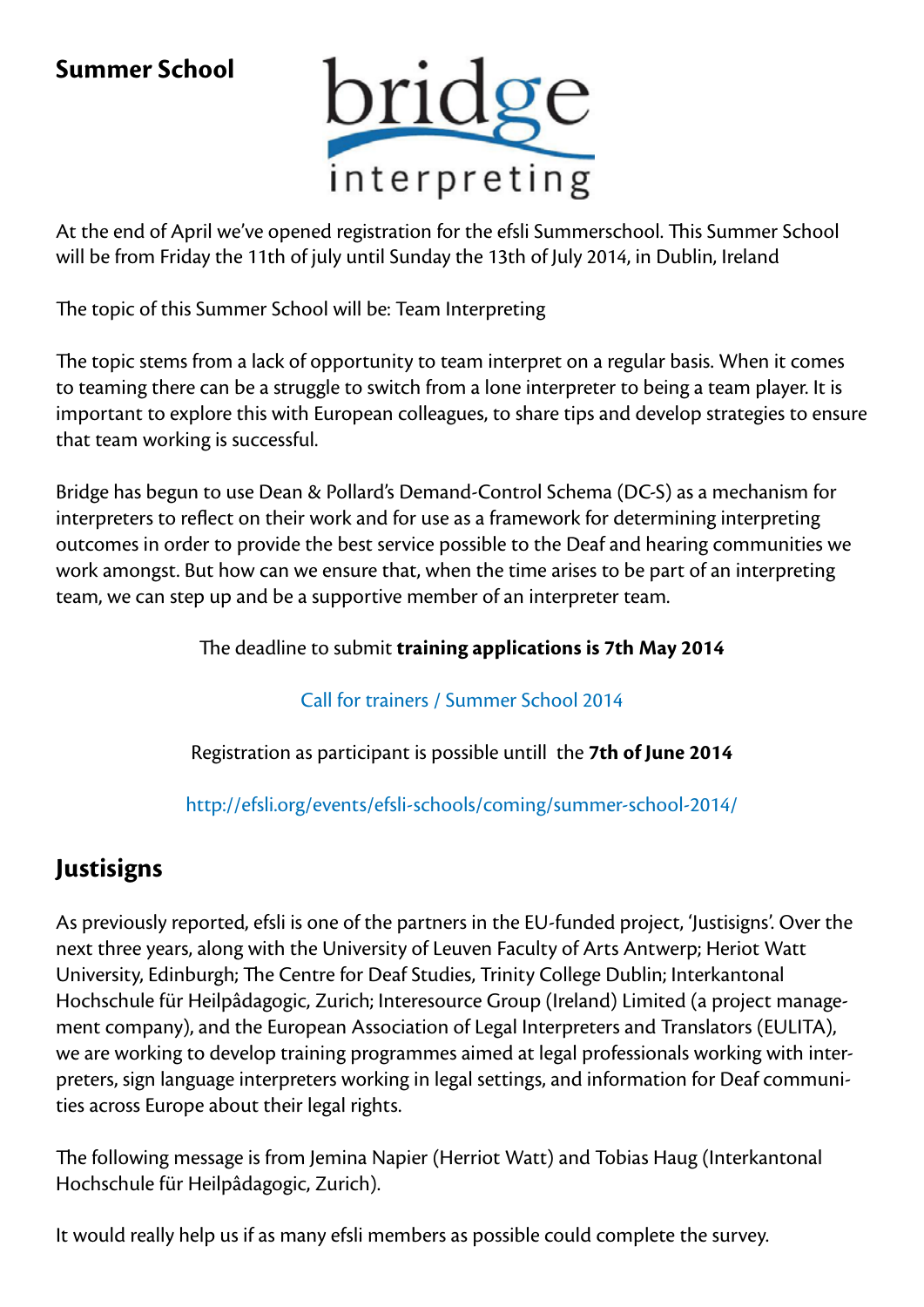#### (Continuance Justisigns)

Dear all,

You are invited to participate in this research project which is being carried out by an international team of experts as part of the EU-funded JUSTISIGNS project.

JUSTISIGNS represents a ground-breaking initiative focussing on identifying competencies for interpreting in legal settings and providing training for both qualified and qualifying signed language interpreters. The target groups include qualified and qualifying signed language interpreters working in legal settings; Deaf people and legal professionals.

All data collected is anonymous. Results will feed into reports on the situation regarding interpreter provision in legal settings across Europe and help in planning continuous professional development courses for Irish interpreters in the field, and in training.

Completion of this survey should take an estimated 20 minutes. Please follow this link to participate at this survey:

#### [https://www.surveymonkey.com/s/WLRTLK2](https://www.surveymonkey.com/s/WLRTLK2 )

#### **The closing date of the survey is May 31, 2014.**

\*Please pass on to your members and any other contacts\*

We would like to thank you on behalf of the JUSTISIGNS project team, Jemina Napier and Tobias Haug

# **AGM and Conference**

**12-14 September 2014 efsli 2014 AGM and Conference Antwerp, Belgium**



*"Mind tricks: Our brain is the limit. Cognitive processes in sign language interpreting"*

The regular registration is still open and it will be open until the 30 th of May. From that date on only late registration is possible. So keep an eye on that!!

At this moment 124 people have registered. Take a look at the following website:



#### [http://efsli.org/2014/participants/](http://efsli.org/2014/participants/ )

Here you can see the registered participants and from which countries they're from.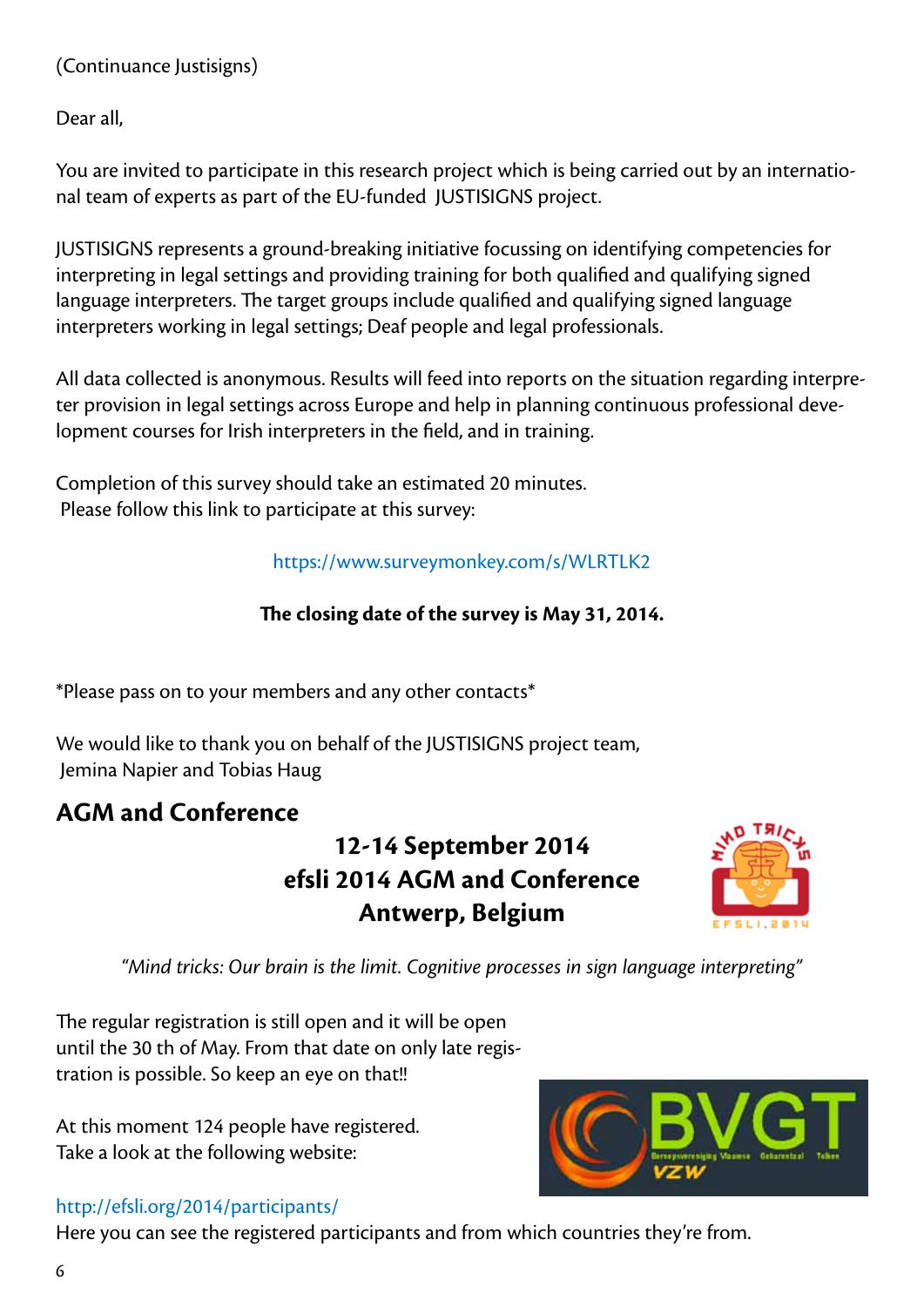**efsliT**





# **15-16 September 2014 efsli Trainers Seminar, KU Leuven Antwerp, Belgium**

*"Teaching Mind Tricks? From Consecutive to Simultaneous Interpreting … and Back"*

In association with KU Leuven, Faculty of Arts, Antwerp

KU Leuven, Faculty of Arts, Antwerp is proud to host the next efsli Trainers' Seminar which will take place in the centre of the beautiful city of Antwerp, Belgium on 15 and 16 September 2014. The theme of the seminar is: "Teaching Mind Tricks? From Consecutive to Simultaneous Interpreting… and Back." This theme builds on the topic of the efsli Conference which runs prior to this event, though the efsliT Seminar focuses on pedagogical aspects.

A key goal of the Seminar will be a critical evaluation of established teaching practices, for example the practice of treating translation, consecutive interpreting and simultaneous interpreting as seperate entities. We want to explore whether this separation of skill sets really is established practice or whether there are alternative and/or blended approaches that can or should be applied. Another aim is to share pedagogical practices associated with teaching and assessing interpreting skill set development, including the cognitive processes inherent to interpreting. The seminar programme includes presentations and workshops and provides ample opportunities for the exchange of knowledge, ideas and good practice.

The languages of the Seminar are spoken English, Flemish Sign Language (VGT), and International Sign (IS). Please note that we provide interpretation between these three languages only and that there will be no speech-to-text reporting. Participants wishing interpretation to or from other sign languages will need to bring their own interpreters and are requested to contact the organising committee as soon as possible to make further arrangements.

Seminar fees are as follows:

**Before or on 10th of June 2014**

- $-$  EFSLI members: € 195
- Non-members: € 245

#### **After 10th of June 2014**

– EFSLI members: € 235 – Non-members: € 285